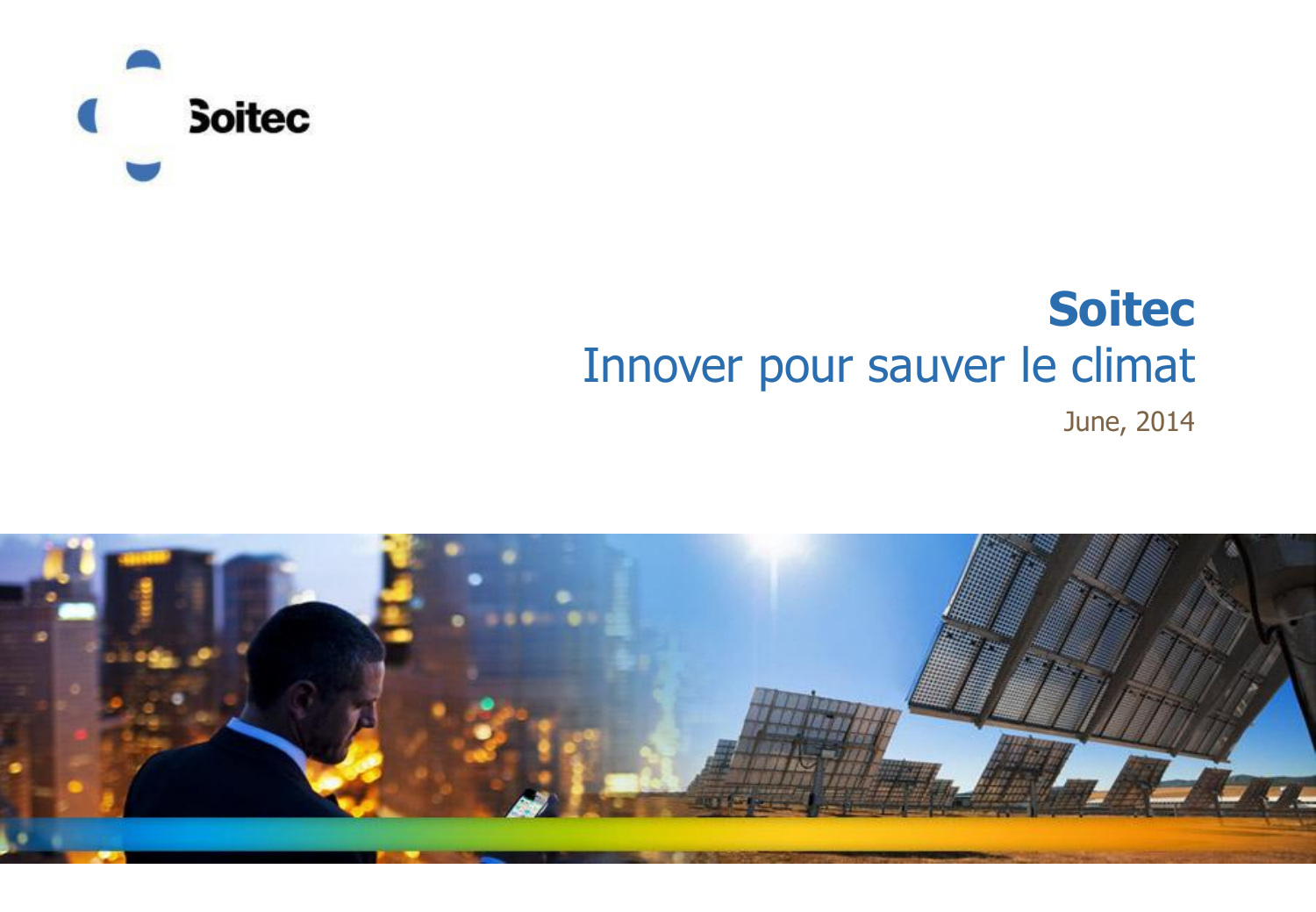#### The new equation

**Electronics and energy industries must answer different needs:**

Higher **performance**

Higher **energy efficiency**

Lower **environmental impact**

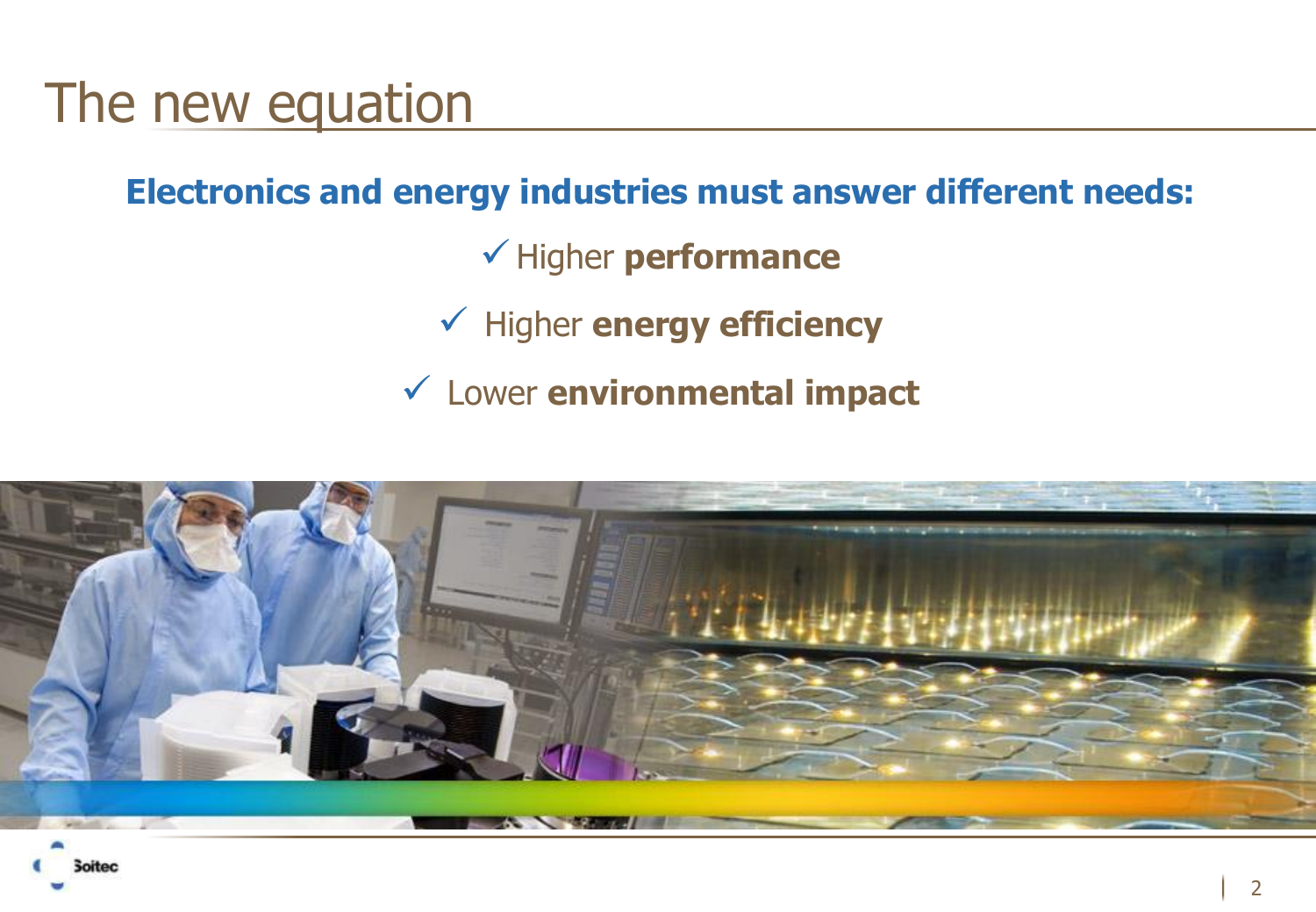#### Soitec's commitment

#### **Use our expertise in semiconductor materials to serve three markets:**

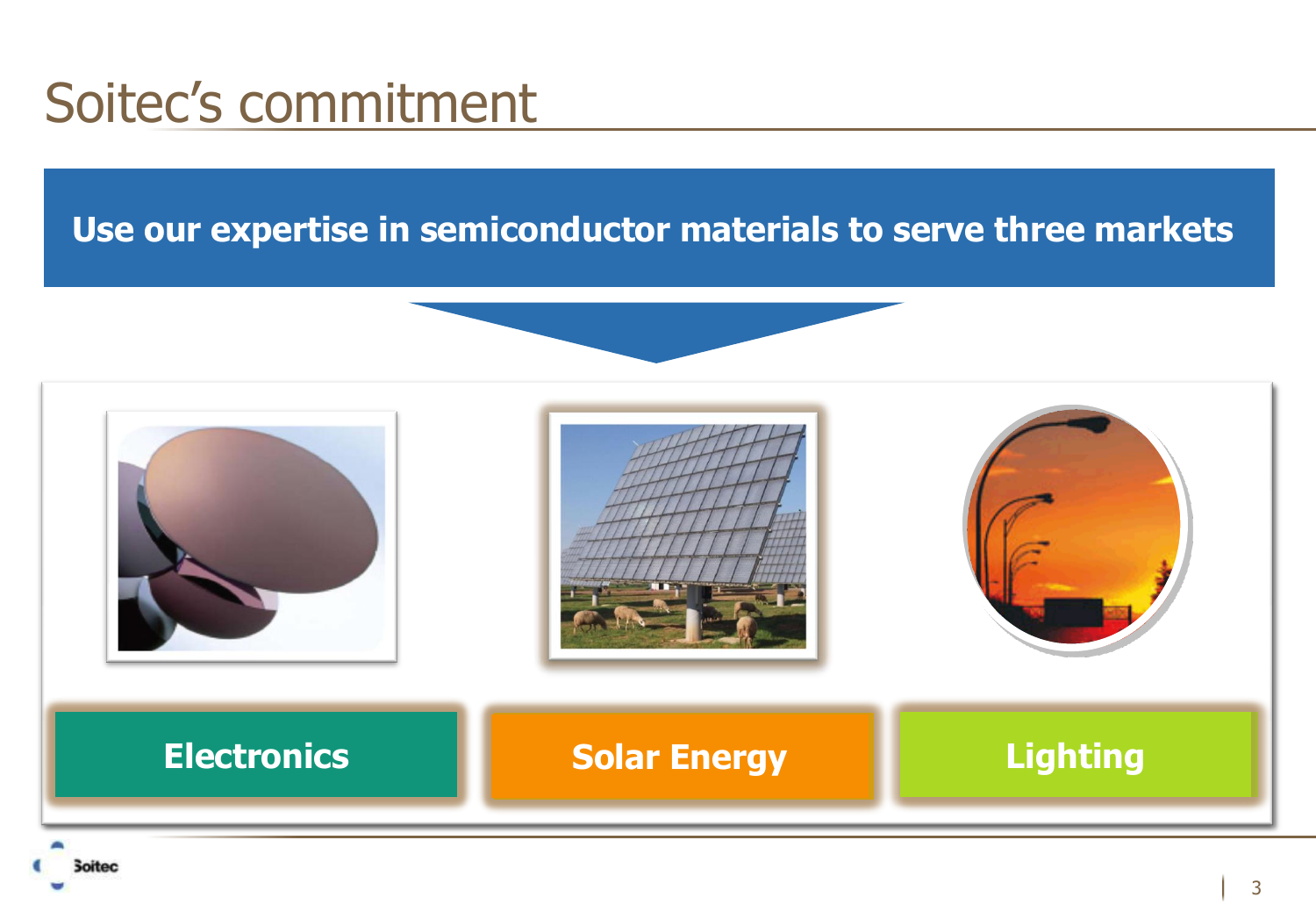### 10 milestones in the company history



**1992 A start-up is founded**

to produce silicon on **insulator** (**SOI)**



**From lab to fab**: licence agreement with SEH on the Smart Cut™ technology **1997 1999**



**Initial IPO First production unit**: Bernin I



**2002**

**Bernin II is inaugurated**



**2003**

**Picogiga is acquired**: new expertise in technologies for composite materials



**2006 Tracit is acquired:** new applications for the Smart Cut<sup>™</sup> technology



**Inauguration of the Singapor factory:** production in Asia **2008**





**2009**

**Soitec enters the solar energy market:**

acquisition of Concentrix



**2011**

**Acquisition of Altatech Semiconducto**r



**2012**

**San Diego solar modules factory grand opening**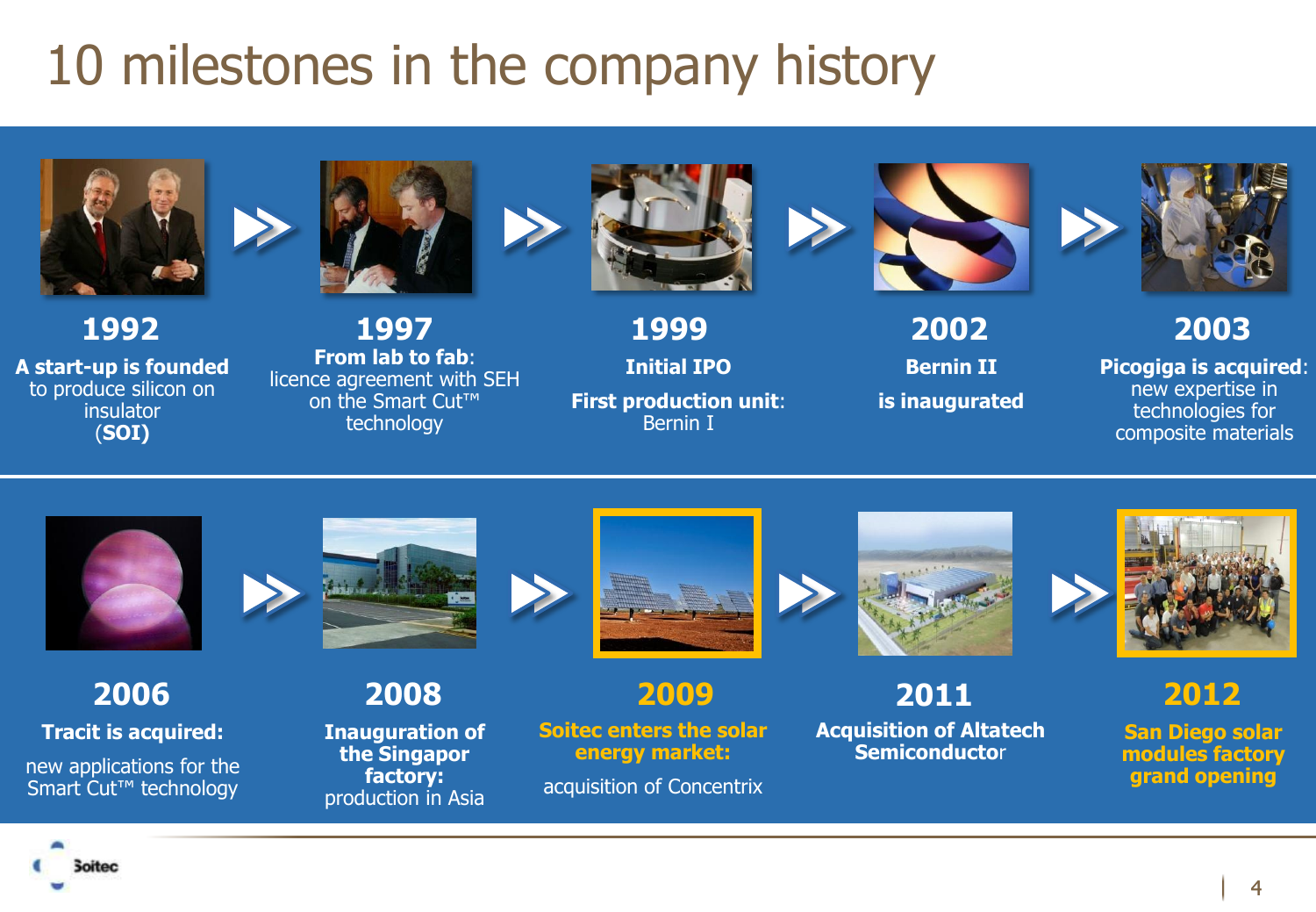## Our CPV technology



**Modules efficiency: 31.8%** (twice the efficiency of standard photovoltaic technologies)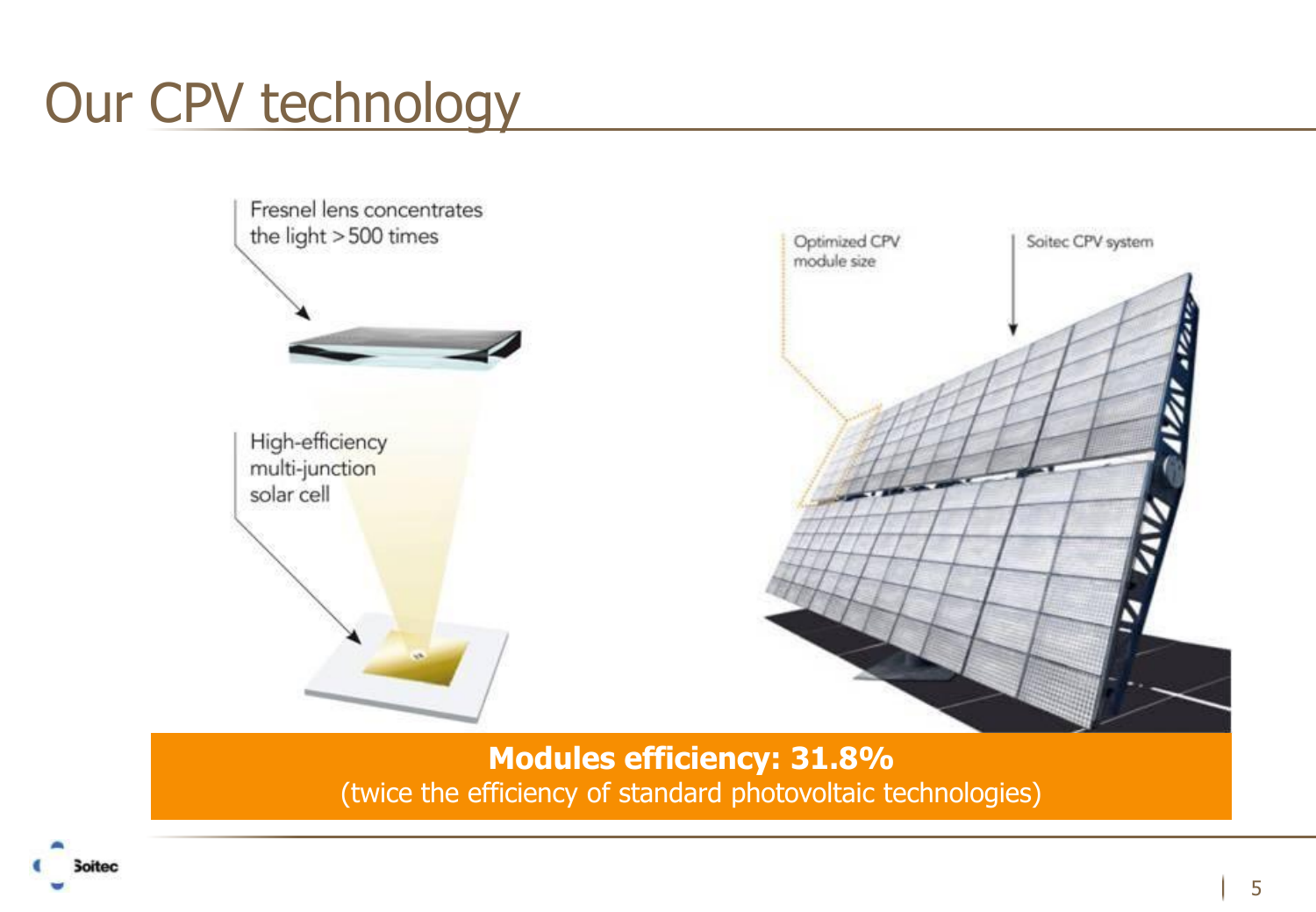### Soitec develops an highly efficient multi-junction solar cell: the Smart Cell™



→ With the Smart Cell<sup>TM</sup>, Soitec targets 50% cell efficiency, **benefiting from its semiconductor expertise which fosters solar cell development**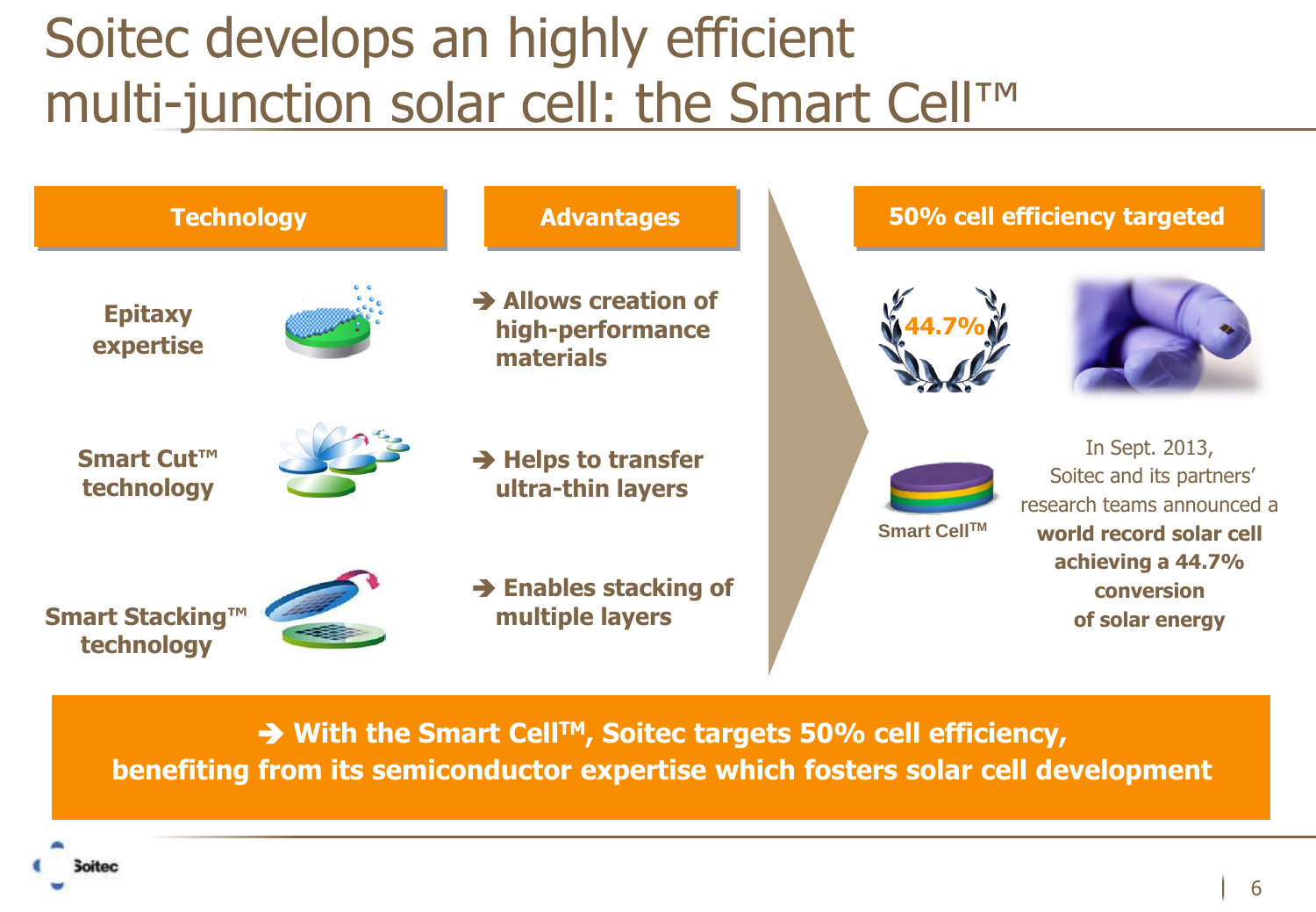#### Une technologie au très faible impact environnemental





#### **5,335 2,841 2,000 4,000 6,000 Surface module par MW 2X less water for cleaning**

**PV c** soited

#### Double usage des sols

**-**